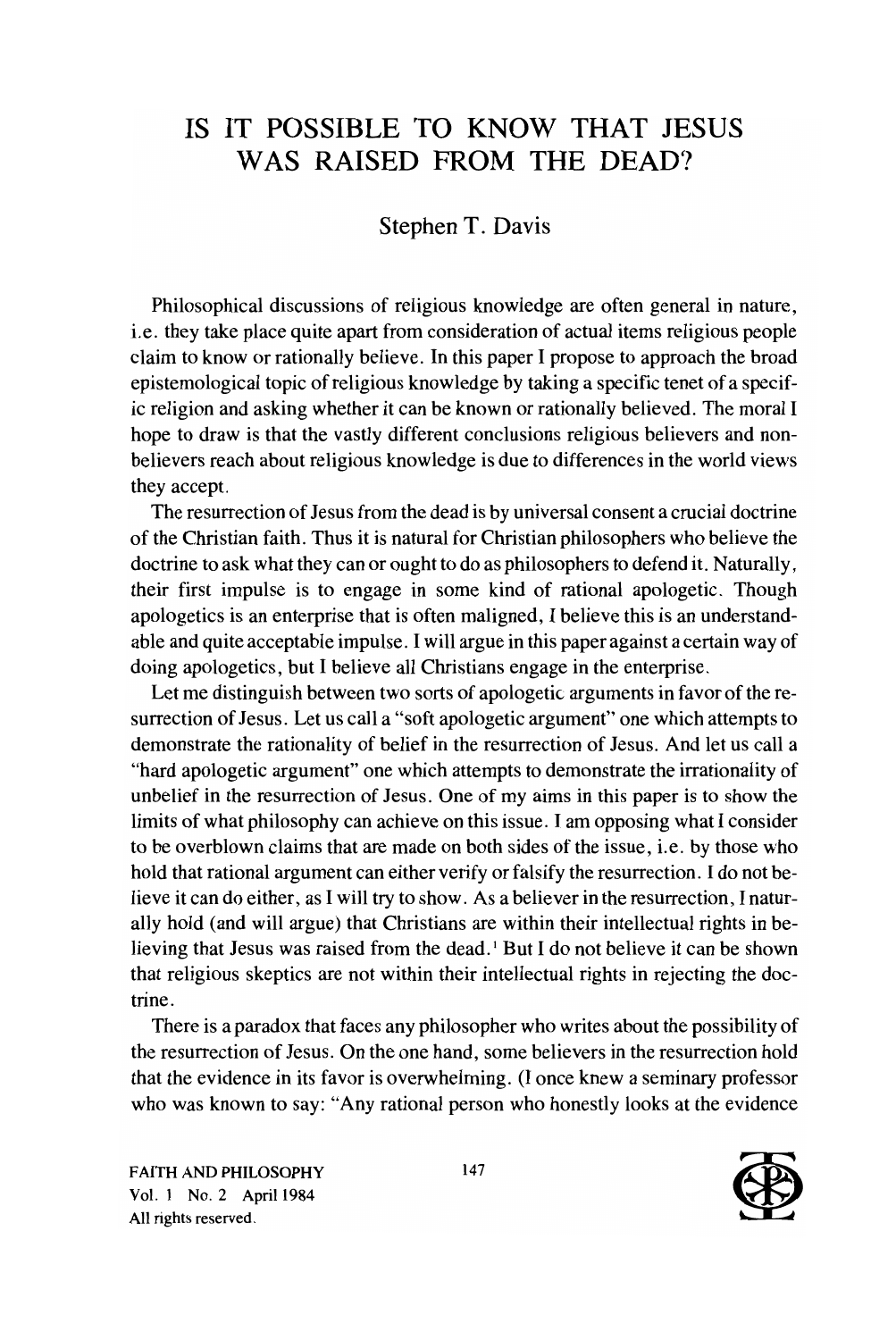for the resurrection of Jesus must be convinced by it and become a Christian.") On the other hand, many non-believers in the resurrection hold that the claim that Jesus was raised from the dead is perfectly absurd. (As an undergraduate 1 studied under a man who liked to debunk the biblical miracles; one day in class he dismissed the resurrection with the statement: "1 hope everybody here knows that dead people stay dead.")

What is the reason for this puzzling phenomenon? Why is it that people on both sides are so convinced they are obviously correct and the others obviously wrong? Of course, we do notice that both sides can offer explanations of the strange behavior of the other-believers can claim that non-believers are blinded by sin; nonbelievers can claim that believers are blinded by credulity and wishful thinking. But is there anything Christian philosophers can helpfully say at this point? Perhaps not, but I will try. Let me begin with some remarks on the concept of miracle.

The resurrection of Jesus from the dead is typically classified as a miracle. The fountain-head of virtually all contemporary discussion of miracles among philosophers is Hume' s argument against miracles in Section X of the *Enquiry.* 2 I believe it is now generally recognized that Hume overstates his case. We cannot a priori rule out the possibility of miracles or of rational belief in miracles. 3 But, as always, Hume is not the sort of philosopher one can dismiss with a casual wave of the hand. Much of his argument, I believe, is beyond reproach. He is mistaken that our past experience of the normal course of events by itself settles the question whether a miracle can ever occur; but he is surely correct that rational expectation of what will happen is based on our best available knowledge of what *has* happened. He is mistaken that it can never constitute what he calls the "greater miracle" that the testifiers to a miracle are wrong; but he is surely correct that rational people accept the epistemological principle of always rejecting the greater miracle. He is mistaken that it can never be rational to believe that a miracle has occurred; but he is surely correct that rational people will require very strong evidence indeed before they will believe that a miracle has occurred.

Suppose a person, Jones, claims that some extraordinary event E occurred, viz. that last night between 1:00 and 2:00 a.m. Bauer Hall levitated six feet above the ground. Naturally we would be extremely suspicious of such a claim-for the very Humean reason that E is contrary to all our previous experience of the behavior of large objects like buildings and thus contrary to our expectations about how Bauer Hall will have behaved last night. And our bias in this case seems eminently reasonable. We would be quite right to be extremely suspicious of any evidence Jones produced or testimony Jones or others gave, even if we could not explain their evidence or the reason for their strange belief.

It is true that the twentieth century revolution in physics has made most scientists far more open to the possibility of highly unusual events occurring than religious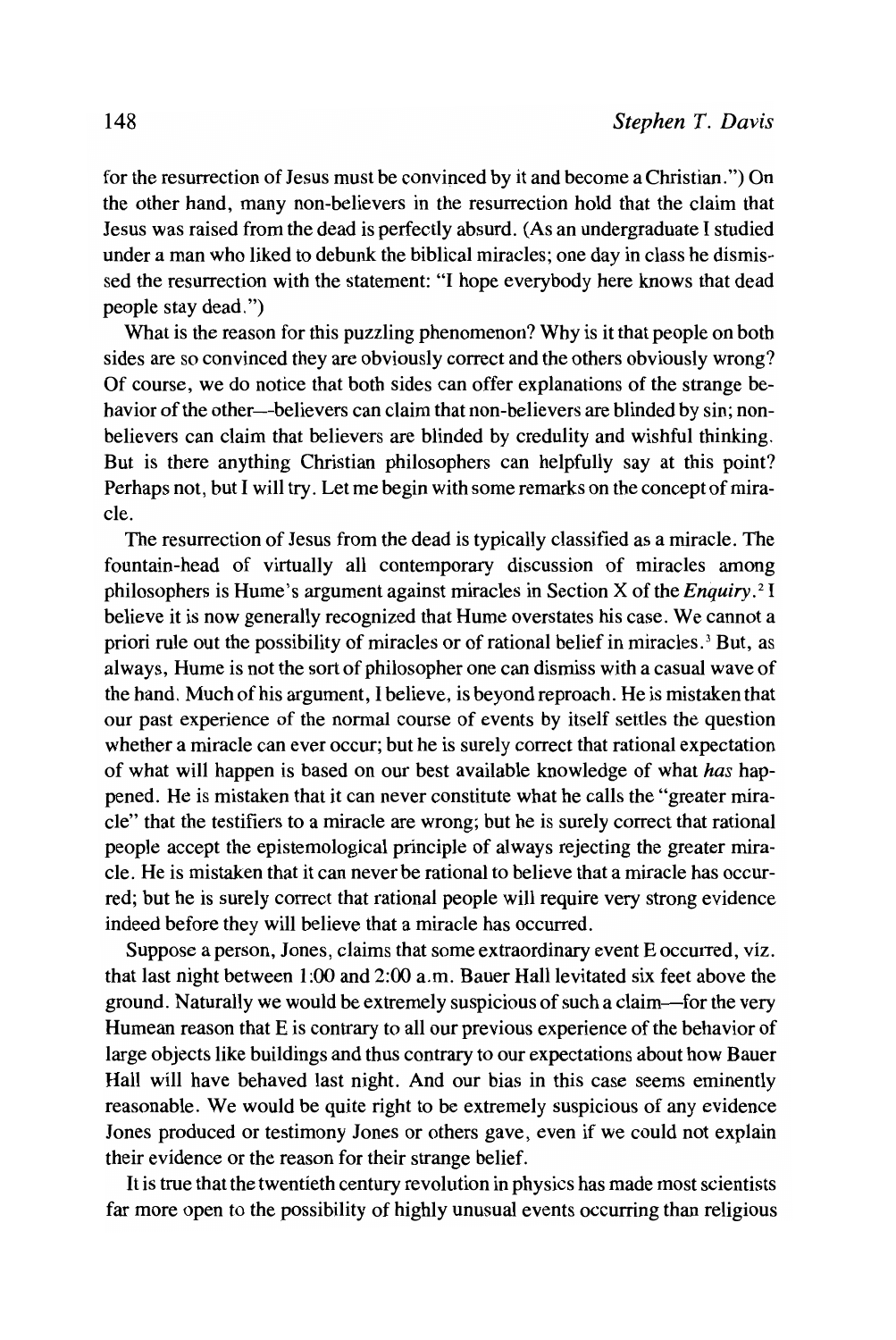skeptics or even some rationalistic theologians would make us believe. The physicists I know, at any rate, are seldom prepared to rule out miraculous events-what Hume would have called transgressions of natural laws-on a priori grounds. But, as noted above, it still seems a sound epistemological principle that rational expectation about what is likely to occur must be based on what we know *has* occurred. And since we know of no past cases in which buildings have levitated, while we cannot rule out on a priori grounds the possibility that E occurred, we have very strong reason to doubt that E occurred.

Accordingly, Hume is correct that we have and rightly should have a strong bias against accepting claims that extraordinary events have occurred. We can imagine cases-and E is certainly one such-where it would be exceedingly difficult for this bias to be overcome. I confess I could not easily be convinced that Bauer Hall levitated last night. But surely a point would come, if massive evidence in favor of E continued to pile up, where the rational thing would be to lay aside or amend our bias against events like E and accept the claim that E has occurred. At what point would such a change of mind rationally come about? Surely we can give no general rule. All we can say is that it would depend on the strength of our bias against events like E, the weight of evidence in favor of E, and the possibility and plausibility of alternative explanations. Critics of Hume are certainly correct in pointing out that there have been countless cases where such biases and the expectations they create have been rationally overcome. Rational people would once have scoffed at the idea of airplanes, vaccines, and trips to the moon.

However, Humean arguments are still being presented by philosophers. For example, Antony Flew offers three arguments, much in the spirit of Hume, against those who believe in miracles. 4 (1) People who offer historical or probabilistic arguments in favor of the occurrence of a given purported miracle, Flew says, themselves presuppose the very regularity of nature and reliability of nature's laws that they argue against. Their position is accordingly inconsistent.

(2) Once violations of natural law are in principle allowed, what control have we over the explanations of events that are offered? For instance (these are my examples, not Flew's), why not say that in some physically inexplicable way Jesus' body simply disappeared after the tomb was closed? Or why not say that the Jewish leaders removed the body from the tomb but later were quite unable to produce it and thus falsify the disciples' claims because for some psychologically inexplicable reason they forgot they had removed it?

(3) Even if a violation of a natural law be granted, Flew says, how could we ever be sure it was *God* who is responsible for it? Since God is said to be an incorporeal being who cannot be seen or touched, the problem seems insurmountable. Notice also, Flew adds, that when theists talk about certain theological problems, notably the problem of evil, they stress our inability to comprehend God or fathom his ways. How then could we ever have rational expectations about what God will do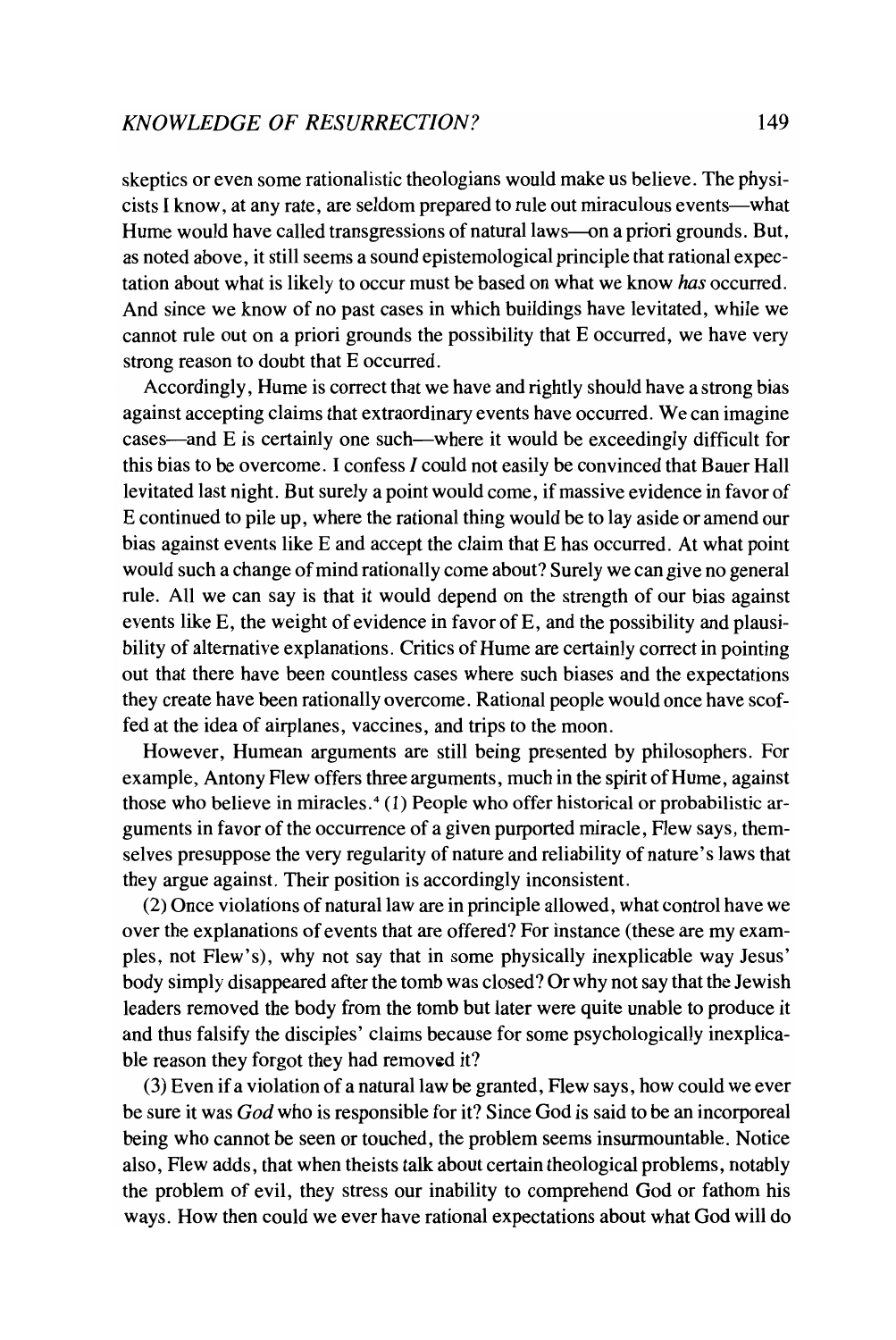#### in given circumstances?

Much of what Flew says here is correct. First, theists do indeed presuppose regular workings of nature in order to argue that certain irregularities, i.e. miracles, occur. But this hardly shows that their position is inconsistent. Why cannot nature, so to speak, almost but not quite always act regularly and (if we knew enough) predictably? If it does, then those who wish to argue for certain irregularities will naturally do so on the basis of regularities seen elsewhere. If there do tum out to be unique events, not analogous to any others (and some scientists argue that there are such events, e.g. the "big bang"), we will have no choice but to try to argue for them on the basis of regular and repeatable events.

Second, the only control we either have or need have over proposed explanations of events, once miracles are allowed, is the same control we have, quite apart from miracles, over proposed explanations in science and history in general. We simply accept the most plausible explanations we can find and reject the others. In my view at least, it is far more plausible to hold that God raised Jesus from the dead than to say, for example, that his body inexplicably disappeared or that the Jewish leaders forgot they had removed it.

Third, Flew is correct that it seems impossible ever to prove for sure that a given event was caused by God. But if a certain event that occurs is scientifically inexplicable and fits well with a given view of God and his aims, it surely is rational for people who hold that view of God and his aims to believe that the event was brought about by God. If there is good reason ahead of time to believe that a miracle-working God exists who is likely in certain circumstances (say after prayers or as aspects of epiphanies or incarnations) to cause events like this one, it seems reasonable to hold (though we cannot prove) that this event was caused by God.'

It looks, then, as if Hume's argument against miracles, even as expanded by Flew, fails. So in theory at least perhaps our strong commitment to such generalizations as "dead people stay dead" could be overcome. Just as we came rationally to believe in airplanes, vaccines, and trips to the moon, and just as we could come rationally to believe that Bauer Hall levitated, so in theory at least we could come rationally to believe in the miracle of Jesus' resurrection from the dead. But in practice could such ever be the case? One difficulty that needs to be cleared up concerns the term "miracle." For quite understandable reasons, the word is usually defined in terms of transgressions or violations of natural laws. Critics have been quick to point out a complication, however. Since laws of nature are human inventions, i. e. descriptions of observed regularities, if we really became aware of a violation of (what we understood to be) a law of nature, they say, we should not proclaim a miracle but rather simply amend our understanding of the law of nature in question--even reject it altogether, if necessary. The issue here is complex, and I do not wish to explore it in detail. But fortunately it need not be explored, even in a paper on the resurrection of Jesus, an event often considered the paradigmatic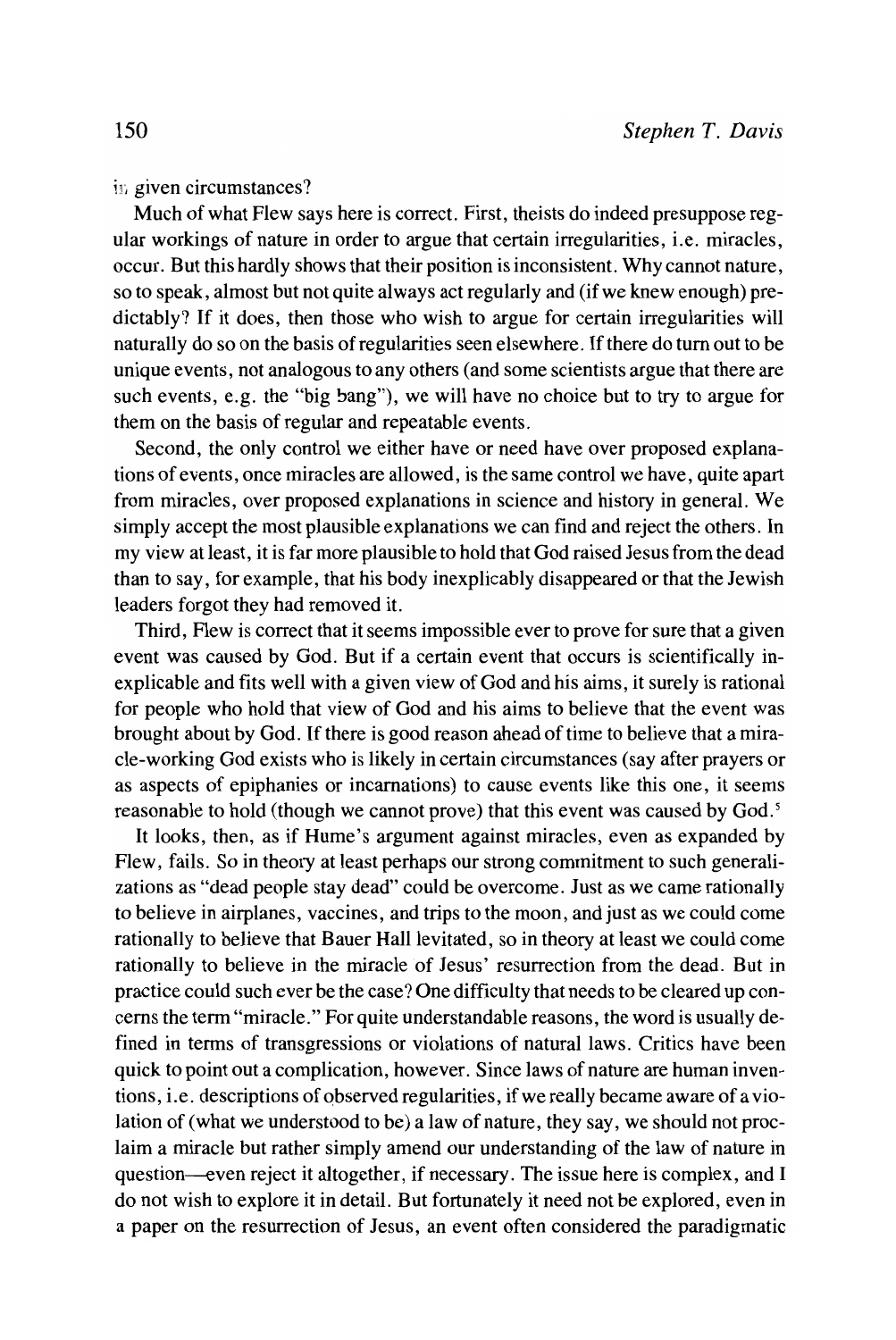## miracle.

For Christians won't mind one bit if it turns out, through some sound process of reasoning, that no miracles occur, i.e. that no true natural laws are ever violated but rather that some weak ones are just occasionally discovered to be inadequate. As long as it is still true, for example, that Jesus was born of a virgin, was raised from the dead, healed people, turned water into wine, etc., it wiIl be a matter of profound indifference to them whether natural laws are ever violated.

However, since the issue *is* unclear, I will continue in this paper to speak of the resurrection as a miracle. For it must be admitted that with the resurrection we are talking not just about a highly unusual event but an event which, given our best knowledge of the workings of the world, seems causally impossible. Almost any event that occurs can be described in such a way as to have been or at least rationally seemed to have been highly improbable before it occurred. One hundred years ago or even five years ago what would have been the odds that in 1981 a Claremont philosopher who coaches soccer and whose father was a Nebraska cattle rancher would write a paper entitled "Is It Possible to Know That Jesus Was Raised From the Dead?" that you would read? The odds would have been low indeed, but the point is that there is nothing in this description (as there *is* in a description of the resurrection) that seems causally impossible given our best knowledge. The resurrection is not just a unique and improbable event but an intellectual scandal. Accordingly, an event should probably only be considered a miracle if no purported explanation of it that crucially omits God is a good explanation. It just might be possible to offer a good explanation of my writing and your reading this paper that fails to mention God. And so our doing so, however improbable it may be, is not a miracle. But the resurrection of Jesus, if it occurred, in all probability could not be explained without God, and so (if it occurred) is probably a miracle.

It is sometimes said that every miracle is ambiguous in that it can be interpreted either as an act of God or as a surprising and perhaps inexplicable natural event. But surely this can be said not just about miracles but about almost any event, as John Hick has often argued. 6 Name virtually any event, and the religious believer and the religious skeptic can disagree on how to interpret it. The one may well see it as an act of God and the other will not. They do not differ, so to speak, on the facts (both experience the event and acknowledge that it has occurred) but on how to interpret or account for the facts.

However, there is a difference between miracles and natural events in this regard. With natural events (e.g. someone's recovering from a serious illness) the believer and the skeptic do not differ on the question whether the event occurred; both will agree it did. Their difference concerns the cause and meaning of the event. With miracles, however (or at least with certain of them, e.g. the resurrection of Jesus), the believer and the skeptic will typically differ on the fundamental question of what precisely occurred. They differ here on the facts.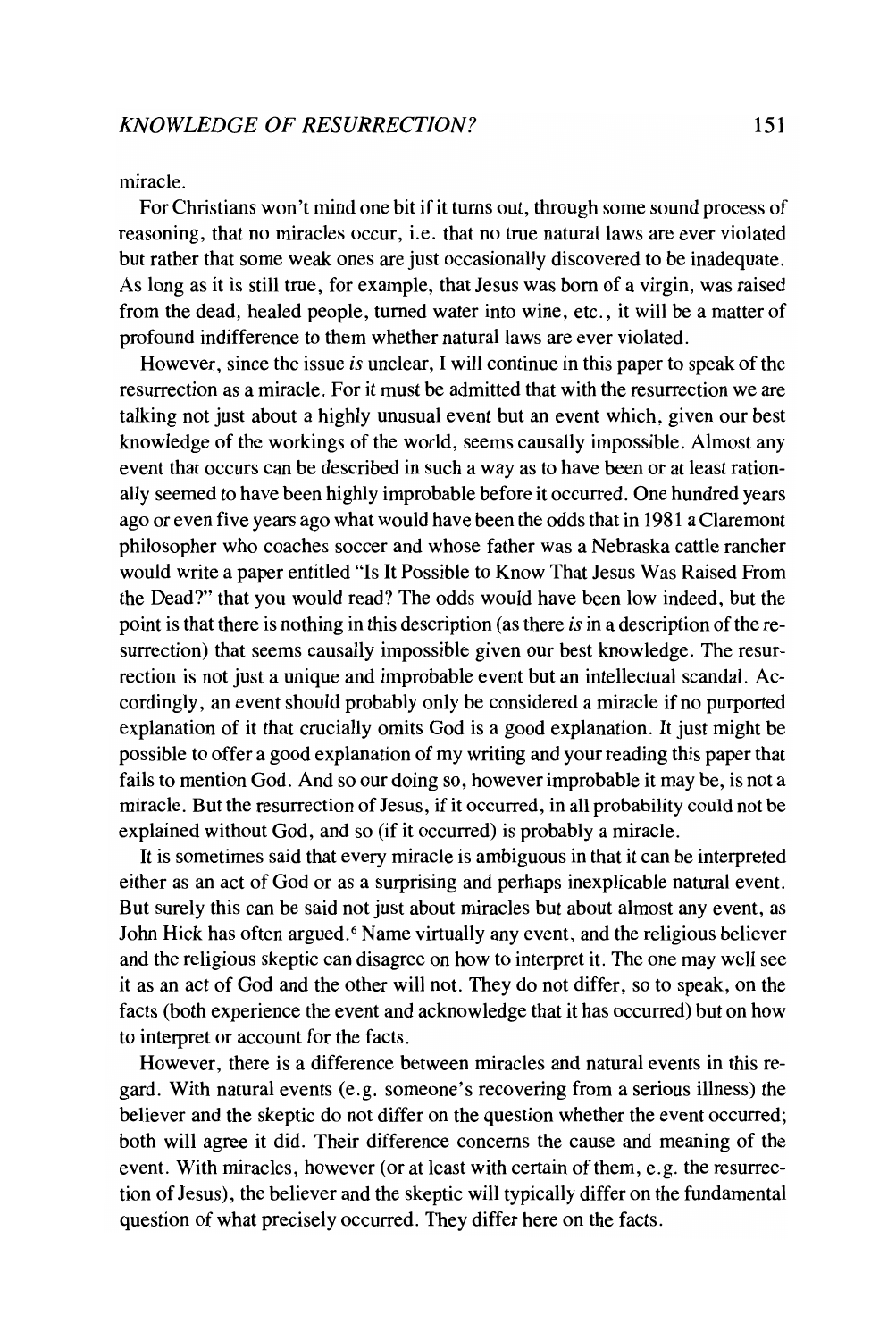Accordingly, influenced by our earlier distinction between hard and soft apologetics, let us make a distinction between hard and soft miracles. A *soft miracle,* let us say, is a miracle which religious skeptics can consistently agree has occurred; it is just that they will disagree with religious believers on its cause and meaning. If Jones, apparently doomed with cancer, is after prayer and fasting found to be well and free of cancer, this may well constitute a soft miracle. Skeptics can consistently agree that Jones was gravely ill but now is well-they will simply deny that Jones' recovery was due to God. A *hard miracle,* on the other hand, is one which is very difficult for religious skeptics to explain naturalistically<sup>7</sup> and so skeptics will not want to allow that it has occurred. The resurrection of Jesus appears to be a hard miracle-skeptics apparently cannot agree that it has occurred (not as the event is recorded in the Gospels, at any rate) without abandoning religious skepticism. The strategy of consistent skeptics must accordingly be to argue that the event has not in fact occurred.

Hard miracles are obviously going to be appealing to rational apologists for religious faith. It is tempting to think of them as good devices for evangelism, i.e. for converting people from religious skepticism to religious faith. But have any hard miracles occurred? Religious believers hold that the answer is yes, and religious skeptics will say no. As a Christian, I hold that certain hard miracles have occurred, and I believe that the resurrection of Jesus is one of them. But have any events occurred that can be *shown* to be hard miracles? Here I am doubtful. It certainly seems *possible* to me that an event occur which it would be irrational for anyone to deny is a hard miracle, but to my knowledge no such events have occurred-not even the resurrection. Soft miracles, then, are religiously ambiguous because they can be interpreted as natural events; hard miracles are religiously ambiguous because the ones that have purportedly occurred can apparently be rationally denied. How the resurrection can rationally be denied I will consider presently.

In order to make the problem we face more concrete, let us look at the way believers and non-believers in the resurrection of Jesus can most persuasively present their case.

Believers in the resurrection first stress the unity of the New Testament witness to the resurrection. Despite differences in some details-believers will argue-the biblical writers, who give us our earliest testimony to the events after the cricifixion, unanimously agree that Jesus rose from the dead.

Second, believers in the resurrection will point out that there are certain facts surrounding the resurrection that have virtually been demonstrated by historical scholarship and that no competent biblical, theological, or historical scholar denies them. They are, preeminently, that Jesus died on a cross, that certain people later came to believe that God had raised him from the dead, and that the firm belief in the resurrection that these people had was the heart of the message they proclaimed and the reason they so radically changed. Disheartened, confused, and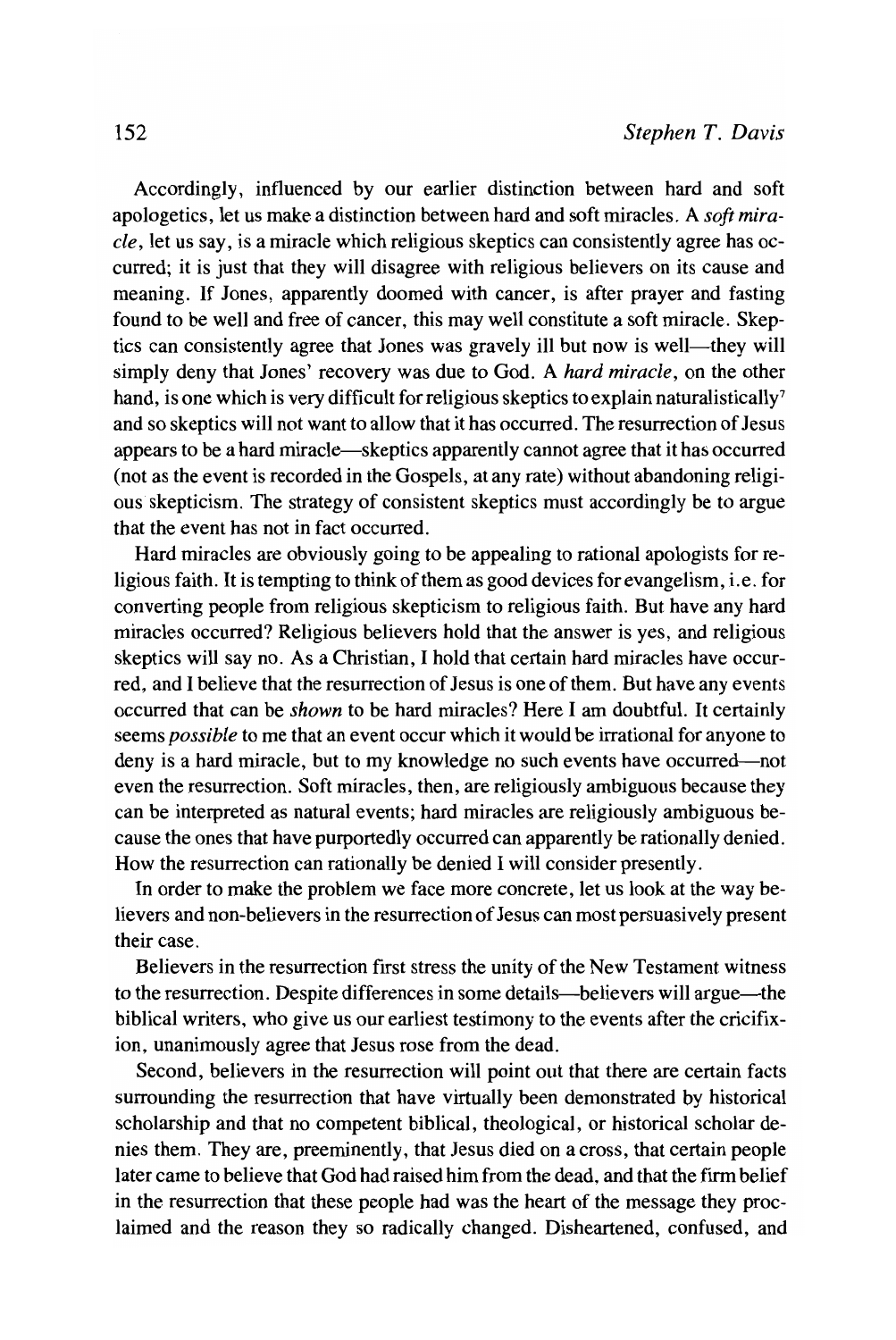fearful immediately after the crucifixion, they quickly became determined, bold, and courageous. The most plausible explanation of these facts-so believers in the resurrection will argue—is that Jesus did indeed rise from the dead and show himself to the disciples. It does not seem sensible to claim that the Christian Church, a spiritual movement whose vitality changed the world, was started by charlatans or dupes. If the disciples knew that Jesus was not really risen they were charlatans. If they believed he was risen when in fact he was not they were dupes.

Third, something of an embarassment in the position of non-believers in the resurrection can be pointed out—their inability to offer an acceptable alternative explanation of the known facts surrounding the resurrection of Jesus. The old 19th century rationalistic explanations (swoon theory, stolen body, wrong tomb, etc.) all seem to collapse of their own weight once spelled out, and no strong new theory has emerged as the consensus of scholars who deny that the resurrection occurred. One recent full-blooded attempt to offer such an explanation is Hugh Schonfield's *The Passover Plot*,<sup>8</sup> a bold and entertaining book. But with its highly fanciful hypotheses and selective use of evidence it has drawn much criticism and precious little support from scholars.

The plain fact is that most contemporary Christian theologians who do not believe that Jesus was dead for three days and then actually lived again offer no explanation. Many suggest only vague poetic metaphors like "spiritual resurrection," the "Easter vision of the disciples," or "dramatic imagery seen through the eyes of faith." Some hint that parapsychological phenomena were at work. But does all this vague talk mean anything?, the believer in the resurrection will bluntly ask. Isn't it just theological jargon amounting to this: "I can't bring myself to believe that a real resurrection happened, but *something* (I don't know what) must have happened to account for the disciples' faith"? And surely all this is odd, the believer continues: if the resurrection did not occur it is at least *prima facie* puzzling that no consensus alternative explanation of the known facts has emerged. All in all, the believer will say, the most rational position is to believe that Jesus really did, as claimed, rise from the dead.

But non-believers in the resurrection can make an impressive case too. They will first argue that the biblical testimony is unreliable. It was written years after the event by unsophisticated, myth-prone people who were more interested in formulating statements of faith and in furthering Christian ends than writing accurate history. Furthermore, the evidence they present is contradictory: How many women visited the tomb? Had the sun risen or was it still dark? Was there one angel (or young man) or two? Were they inside the tomb or outside? Did the women keep silent or run to tell the disciples? Were the disciples told to stay in Jerusalem or to go to Galilee? Was the resurrected Jesus in physical or spiritual form? Did the ascension occur immediately after the resurrection, or forty days later?

But the non-believer's strongest argument will run as follows: "Granted I have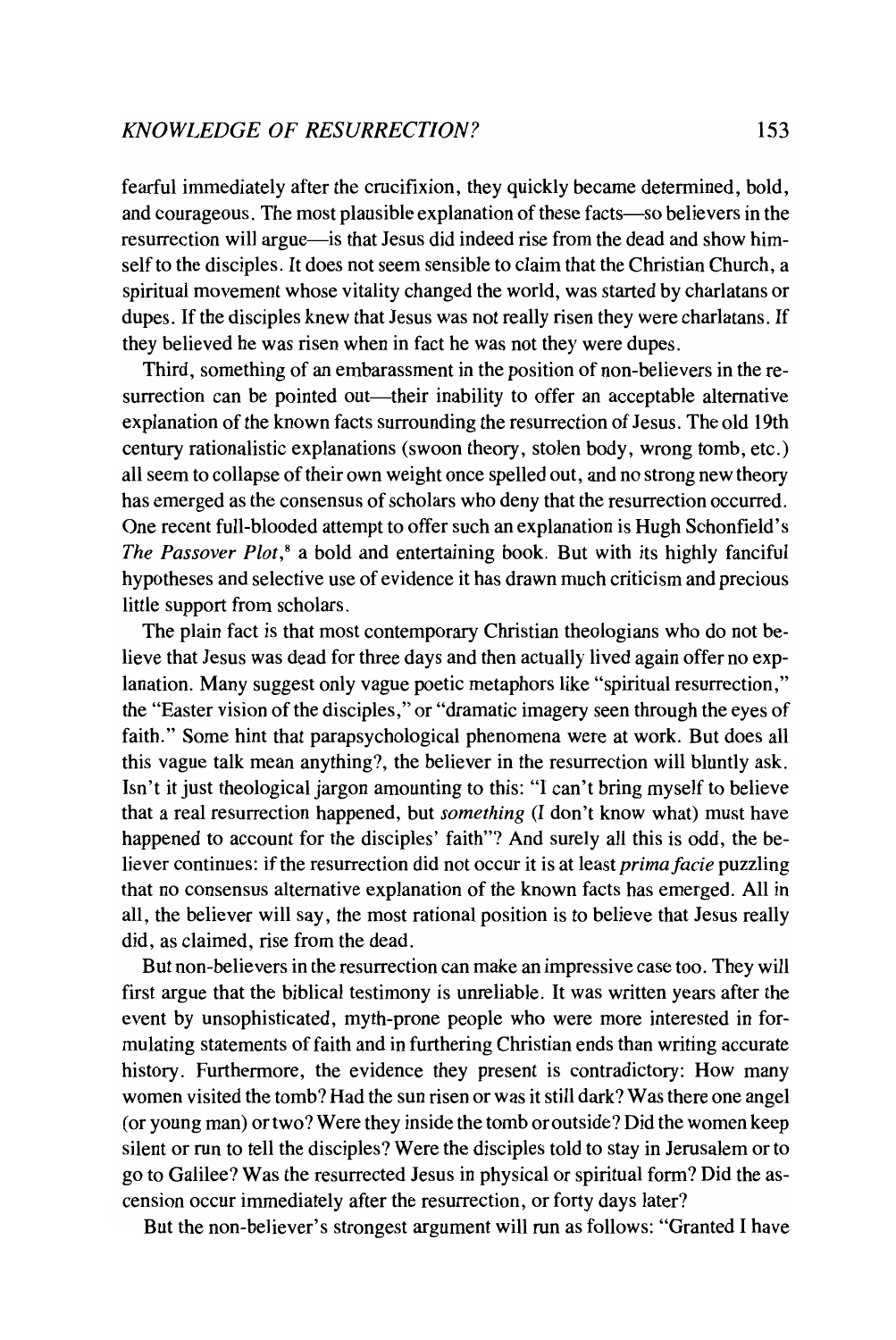no plausible alternative explanation of the known facts; and granted that on the basis of the known facts and available possible explanations of them the chances are (let's be as generous as possible) 99 out of 100 that the resurrection really happened; still we must ask the following fatal question: *What are the chances that a man dead for three days would live again?"* **In** short, the non-believer will claim that even if the believer's arguments are strong and even if non-believers can't say for sure what *did* happen, by far the most sensible position is to deny that the resurrection occurred. For the probability we should assign to the statement "People dead for three days stay dead" is very, very high. Thus the position of the non-believer amounts to this: "I don't know exactly what happened after the crucifixionit was, after all, nearly 2000 years ago and by now it's very hard to tell-but whatever happened, it certainly wasn't a resurrection."

But a truly vital factor in the debate would be omitted if we stopped here. For we must consider the very different metaphysical world views typically held by believers and non-believers in the resurrection. The non-believer's position is probably convincing to the non-believer not primarily because of evidence or arguments in its favor but because it is entailed by the world view he or she accepts. Let's call that world view *naturalism.* It is the view, we will say, which holds that the following four statements are true: (1) Nature alone exists. The word "nature" is difficult to define precisely, but let us say that it is the sum total of what could in principle be observed by human beings or be studied by methods analogous to those used in the natural sciences. Accordingly, naturalism excludes God, or at least the theistic God. (2) Nature is eternal. Nature is an uncreated thing; there is no moment in time when it does not exist; it is not contingent. (3) Nature is uniform. There are no non-natural events (e.g. miracles); rather, nature is regular, continuous. (4) Every event is explicible. **In** principle at least, any event can be explained in terms of nature or natural processes, i.e. by explanatory methods similar to those used in the natural sciences.

Similarly, the believer's position is probably convincing to the believer not primarily because of evidence or arguments in its favor but because it dovetails with the world view he or she accepts. Let's call that world view *supernaturalism.*  It is the view, we will say, which holds (1) that something beside nature exists, viz. God; (2) that nature depends for its existence on God; (3) that the regularity of nature can be and occasionally is interrupted by miraculous acts of God; and (4) that such events are humanly quite unpredictable and inexplicable.<sup>9</sup>

All people interpret their experience within a certain philosophical framework. For many people, their philosophical assumptions exclude God's existence and the possibility of miracles. Such people presumably reject the resurrection not because the evidence for it is weak. Surely if the resurrection were not essentially miraculous (if it were like, say, the crucifixion) few rational persons would doubt it. They reject the resurrection because it does not fit with their naturalistic world view. The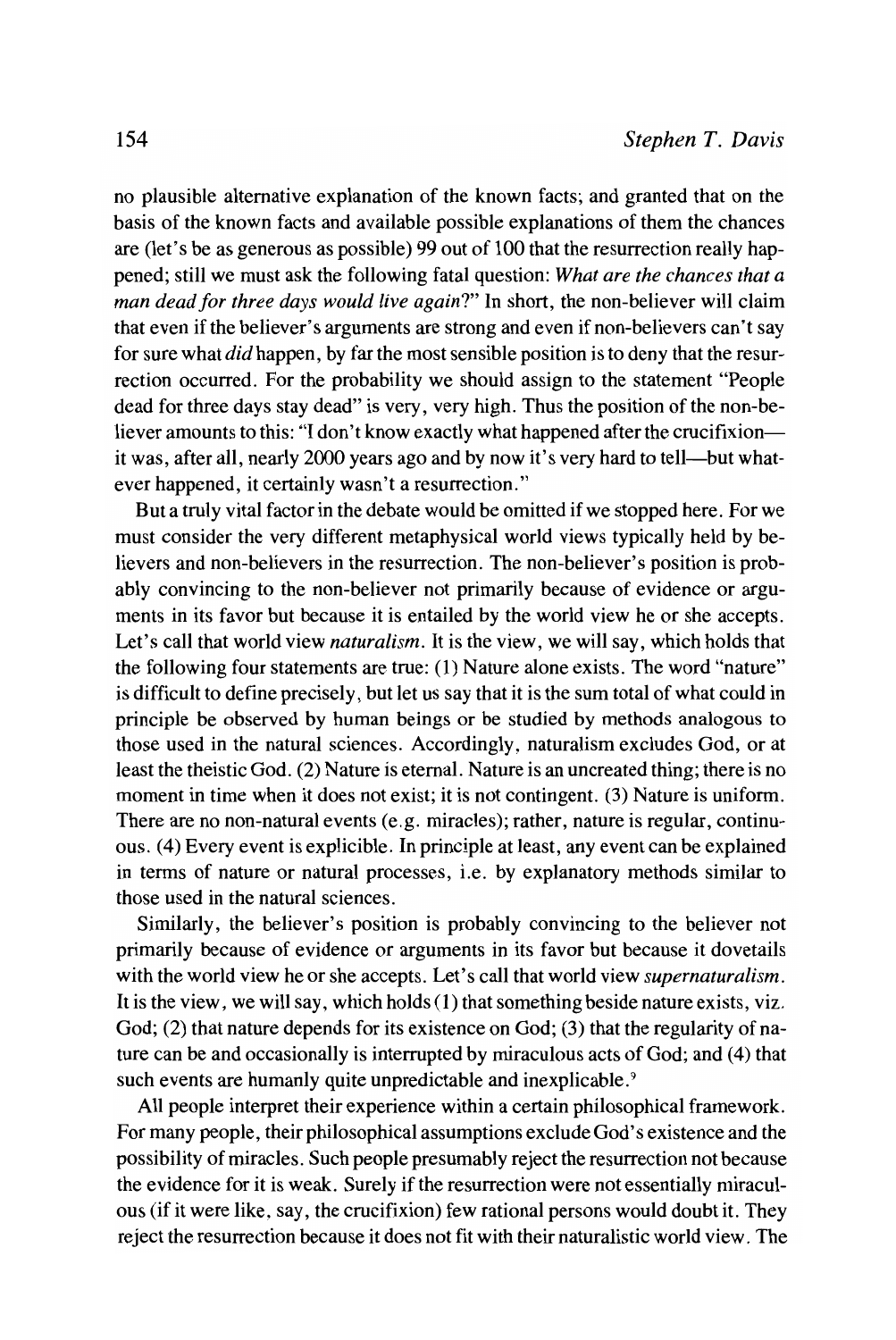essentially miraculous nature of the resurrection impels them to discount the evidence for it despite their inability to explain what *did* happen or how the disciples came to believe in the resurrection.

Well then—you will want to ask at this point—did the resurrection of Jesus occur? Which is more likely—that the resurrection occurred, or not? To put it in Hume's terms, which is the lesser miracle? My own view will come as no surprise. As a supernaturalist and as a Christian it seems to me that the evidence in favor of the resurrection is strong. Perhaps it can even be said to be compelling for those Christians who admit the possibility of miracles. 10 But the problem is that for those who don't, the available evidence is not likely to be compelling.

For as we have seen, the odd thing is that a decision a person makes whether to believe in the resurrection is usually made on some basis other than the evidence pro and con. (Is this why miracles seem to bring so few people to faith, why Jesus was reluctant to perform spectacular public miracles?) Those who believe in Christ believe in the resurrection; those who accept naturalism do not.

There is a curious circularity here. As I noted earlier, I believe philosophers have shown over against Hume that miracles *can* occur; the real question is whether any *have* occurred. But when we tum to historical evidence for a purported miracle, e.g. the resurrection, it turns out that a decision whether or not it occurred nonnally turns on whether or not one believes that miracles can occur. Perhaps this circularity explains the puzzle with which we began, viz. why Christians find the evidence for the resurrection so utterly compelling while non-believers think it sheer foolishness to believe in the resurrection. From the perspective of naturalism, the resurrection does seem like a prescientific myth. From the perspective of supernaturalism, or at least Christian supernaturalism, the resurrection seems the best explanation of the evidence.

The upshot of what I have been arguing is that both belief and disbelief in the resurrection of Jesus can be rational. It is a mistake to argue either (1) that it is *never*  rational to believe in the resurrection of Jesus, or (2) that belief in the resurrection of Jesus is the *only* rational position. Both arguments have been presented; let me comment briefly on each.

(1) Some Christian theologians in recent years have argued against belief in a real resurrection of Jesus from what clearly amounts to a perspective very near naturalism. Rather than rejecting talk of the resurrection entirely, as a religious skeptic might do, they typically offer what might be called reductive theories of the resurrection. "What 'Jesus rose from the dead' really means," they say, "is \_\_\_\_\_\_\_\_\_\_\_\_ ," where the blank is filled in with a way of understanding the resurrection that does not actually involve a dead man coming back to life. Thus Rudolf Bultmann:

*Indeed,faith in the resurrection is really the same asfaith in the saving ef-*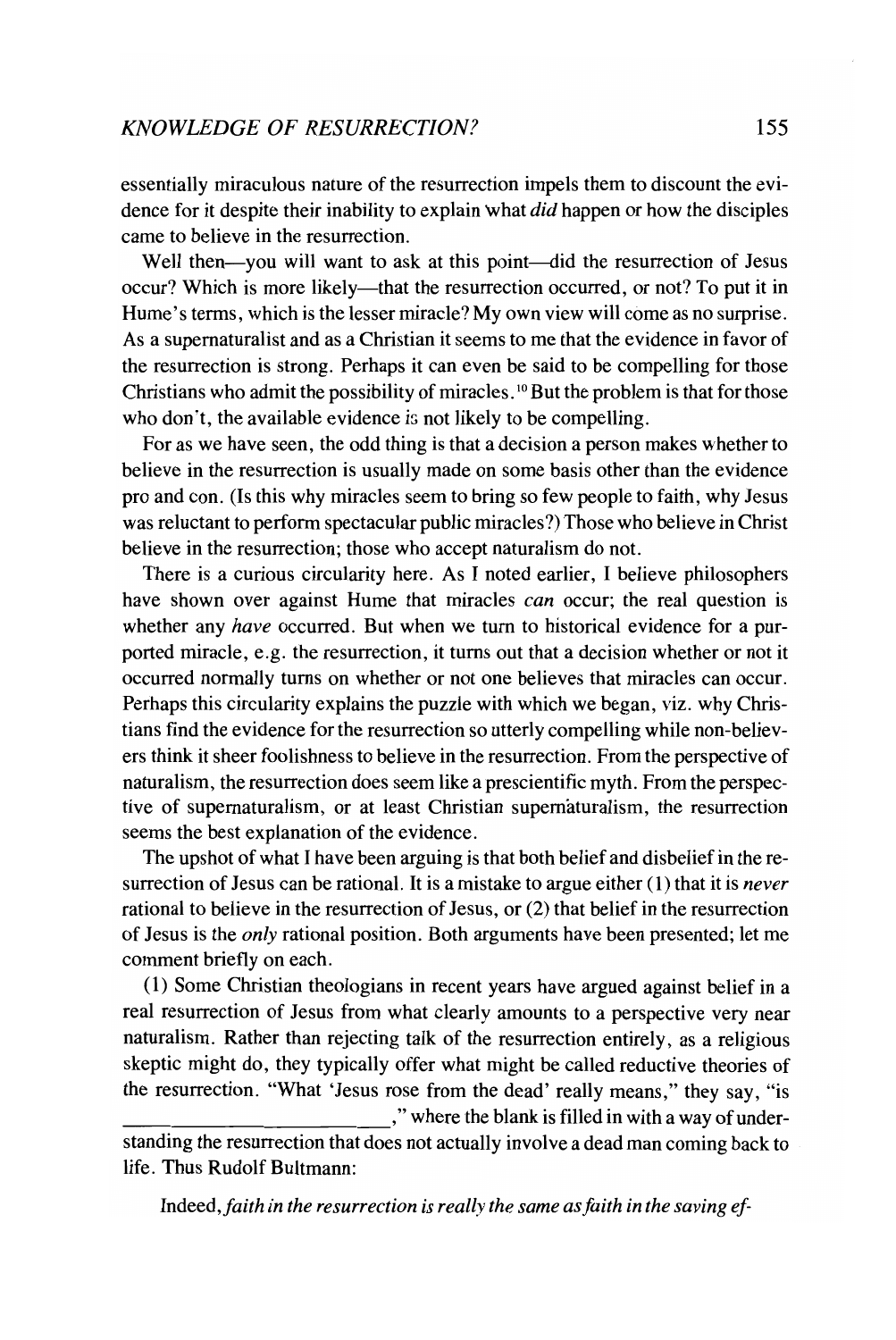*ficacy of the cross*, faith in the cross as the cross of Christ.<sup>11</sup>

And Willi Marxsen:

Talk of the resurrection of Jesus is an interpretation designed to express the fact that my faith has a source and that source is Jesus ... Jesus is risen in that his offer meets us today and in that, if we accept it, he gives us this new life. 12

Bultmann does not try to hide the fact that his understanding of the resurrection of Jesus rests on a basically naturalist position (I say *basically* naturalist because he does believe in God). Modem people can no longer believe in mythological stories, he says. The idea of dead people rising is utterly inconceivable and incredible to us. In a famous passage, Bultmann says:

It is impossible to use the electric light and the wireless and to avail ourselves of modem medical and surgical discoveries, and at the same time to believe in the New Testament world of spirits and miracles. We may think we can manage it in Our own lives, but to expect others to do so is to make the Christian faith unintelligible and unacceptable to the modem world. 13

Although much could be said in response to this point of view, let me limit myself to two comments. First, the rather condescending air theologians such as Bultmann and Marxsen typically take toward pre-modem people, e.g. people in New Testament times, seems to me altogether unwarranted. "Such people could believe in myths, spirits, and miracles," it is said, "but we modems cannot." The implication is that the poor devils just didn't have the benefit of our modem scientific knowledge and reasoning power—that is why they believed such silly things. But surely this is grossly exaggerated. If miracles and resurrections were supposed to be so commonplace in ignorant times like the first century, why was the resurrection of Jesus taken to be so significant? I would have thought that the idea of a man dead for three days living again was no less intellectually scandalous to first century people than it is to us. (Notice the reaction of the apostle Thomas in John 20 and of the Stoic and Epicurean philosophers in Acts 17 to talk of the resurrection.) On the whole, 1 would have thought that first century people were no more superstitious, credulous, or just plain stupid than we are.

Second, naturalism is not the only rational position a person can take. Bultmann's statement about the wireless is admirably picturesque and pointed, but I see no reason to believe it. Precisely why (or in what sense) is it impossible for a person who uses the wireless and the electric light to believe that miracles occur? I am unable to find any plausible construal of Bultmann's remarks, especially when there are today so many apparently quite rational people who both use the wireless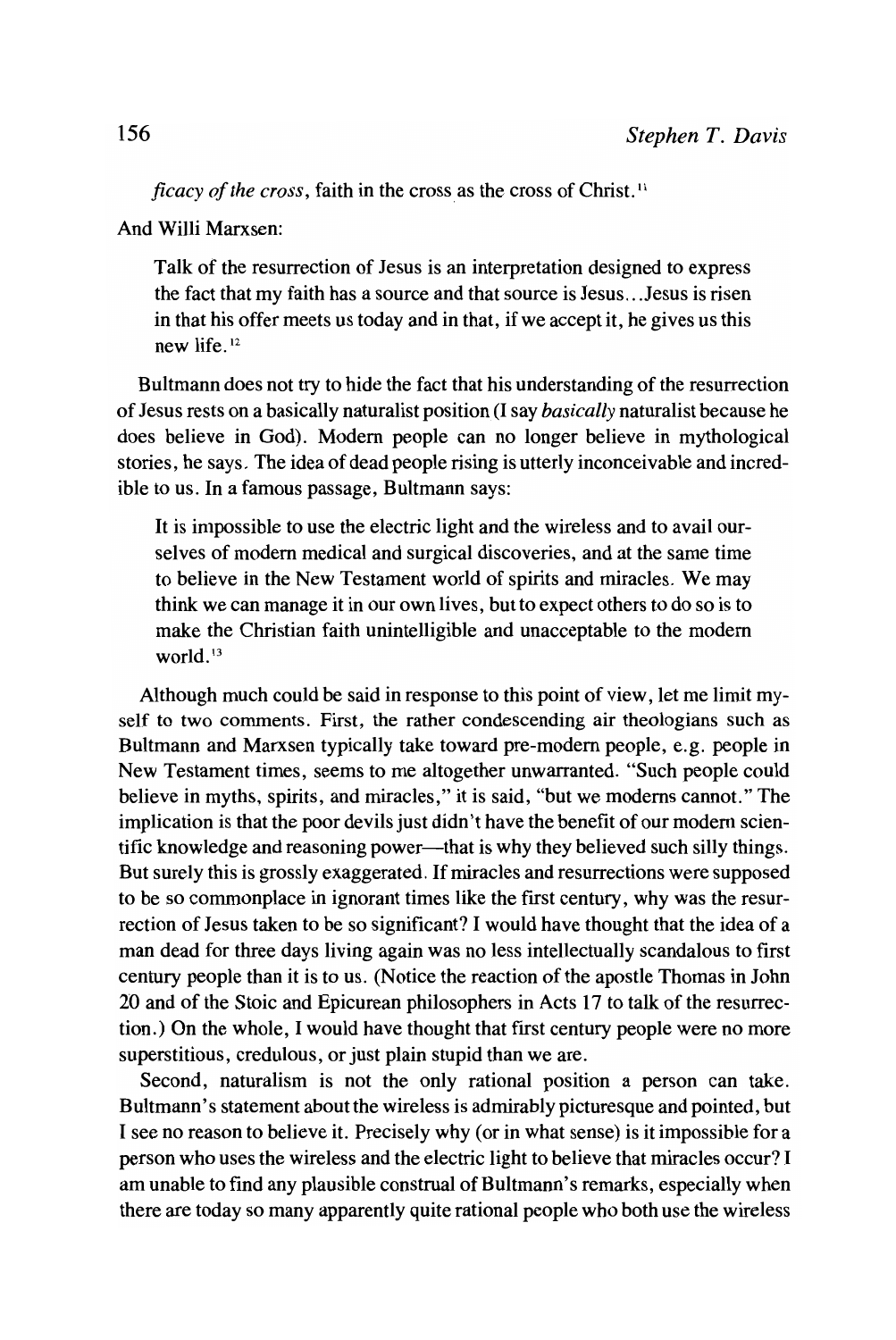and believe in miracles.

Interpreting Bultmann's remark, Van Harvey says:

He meant that the act of turning a switch, speaking over a microphone, visiting a doctor or a psychiatrist is a practical commitment to a host of beliefs foreign to those of the New Testament. It is to say that the world of modern theory-be it electrical, atomic, biological, even psychological—is a part of the furniture of our minds and that we assume this in our reading of the newspapers, in our debates over foreign policy, in our law courts, and, it needs to be added, in our writing of history . In other words, our daily intercourse reveals that we, in fact, do not believe in a threestory universe or in the possession of the mind by either angelic or demonic beings.<sup>14</sup>

I do not wish to comment here on demon-possession or on the famed three-story universe Bultmann and others think the New Testament writers believed in. The real question is: Do our modern beliefs and practices somehow commit us to naturalism or near naturalism? Again, I am unable to see why. It is quite correct that we are committed to giving naturalistic explanations (i.e. explanations that do not involve appeals to miracles) of the vast majority of the events we see occurring. But so were first century people. I fail to see any good reason, either from Bultmann or Harvey, why a contemporary person cannot consistently be a supernaturalist.

(2) Other Christian thinkers, especially theologically conservative ones, try to show that belief in the resurrection of Jesus is the *only* rational position.<sup>15</sup> But one lesson Christian philosophers and apologists can draw from this paper is that if God's existence and the possibility of miracles are not first allowed, i.e. if naturalism is not first abandoned, it is difficult for evidence for, or arguments for, the resurrection to produce a conversion. The seminary professor who thought that any rational person who fairly examines the evidence must convert was wrong. A naturalist can say— and unless we can refute naturalism such a position seems to me rational— "Yes, the evidence for the resurrection of Jesus is strong; I can't produce a good alternative explanation of what happened, but a resurrection just couldn't have happened."

Apologists for the resurrection are quick to criticize this position, and if we are careful only to look at it from a certain rather acute angle it does look weak. "True"—the apologist says—"secular historians will not accept the resurrection because they insist on a priori grounds that it could not have happened. But why so insist? Why not be open-minded rather than dogmatic about what we might find in history or in our experience? Let history speak for itself; don't interpret it only from the perspective of pre-conceived assumptions."

Although I am ultimately in sympathy with this criticism of naturalism, I believe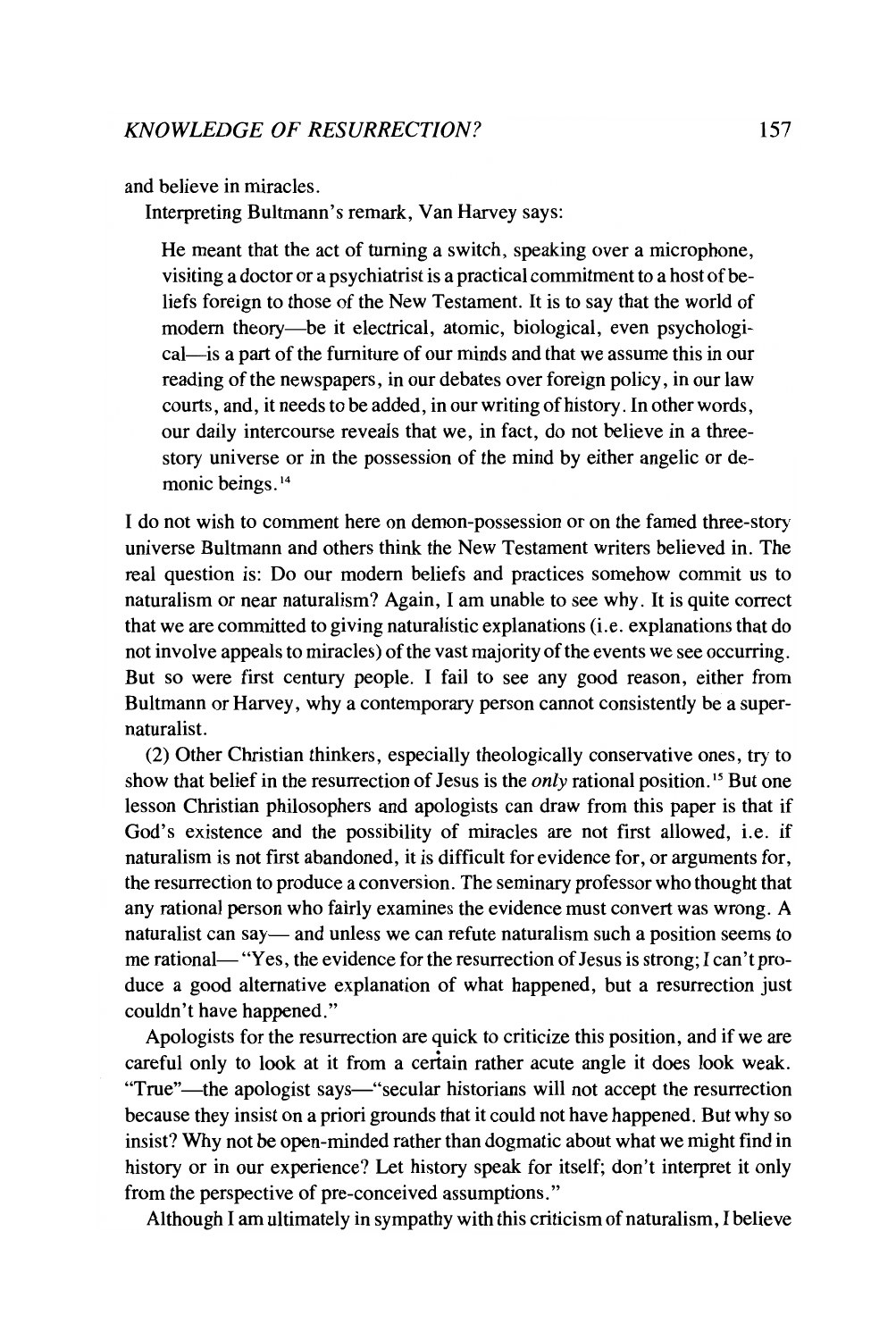it is often presented in far too facile a manner. It ignores the rationality of our bias against extraordinary events. I ask: How would you respond if somebody in all apparent sincerity told you that Bauer Hall levitated for an hour last night? Or: How would you respond if someone in all sincerity told you John Lennon came back to life three days after his death?

What follows from this, I believe, is that the aim of Christian philosophers who want to defend the resurrection ought not be hard apologetics. Unless naturalism can first be refuted, it is pointless to try to produce rational arguments which by their logical power will coerce conversions, so to speak. Disbelief in the resurrection does seem to be a rational position. The aim of Christian philosophers ought to be soft apologetics. They ought to try to defend belief in the resurrection against the objections of critics; demonstrate the rationality of supernaturalism; and show that given supernaturalist assumptions, belief in the resurrection makes good sense.

What, then, about the question that forms this paper's title? Is it possible to know that Jesus was raised from the dead? Naturally, the answer will depend on what is meant by the word "know." If we accept a Cartesian notion of knowledge, whereby I know p if and only if I believe p and p is immune to all conceivable doubt, the answer is no. The same negative answer holds even if we accept the much weakened but far more plausible notion that I know p if and only if I believe p and p is immune to all *rational* doubt. As I have argued, the resurrection can rationally be doubted.

We did note, however, that the crucial difference in how one is likely to evaluate the claim that Jesus was raised is made by the world view one accepts. The deepest question we can ask in this area accordingly emerges: which world view is more plausible, naturalism or supernaturalism? Unfortunately, answering that question is far beyond the scope of this paper and, perhaps, of my ability.

But if we ask the question with which we began in this way: Can it be rationally believed that Jesus was raised from the dead?, the answer is yes.

*Claremont McKenna College* 

#### NOTES

1. And indeed that he was *bodily* raised from the dead, which in my opinion is the most acceptable interpretation of the doctrine for Christians.

2. David Hume, *An Enquiry Concerning Human Understanding* (La Salle, Illinois: The Open Court Publishing Company, 1946).

3. See C. D. Broad, "Humes's Theory of the Credibility of Miracles," *Human Understanding,* ed. by A. Sesonske and N. Fleming (Belmont, California: Wadsworth Publishing Company, Inc., 1965).